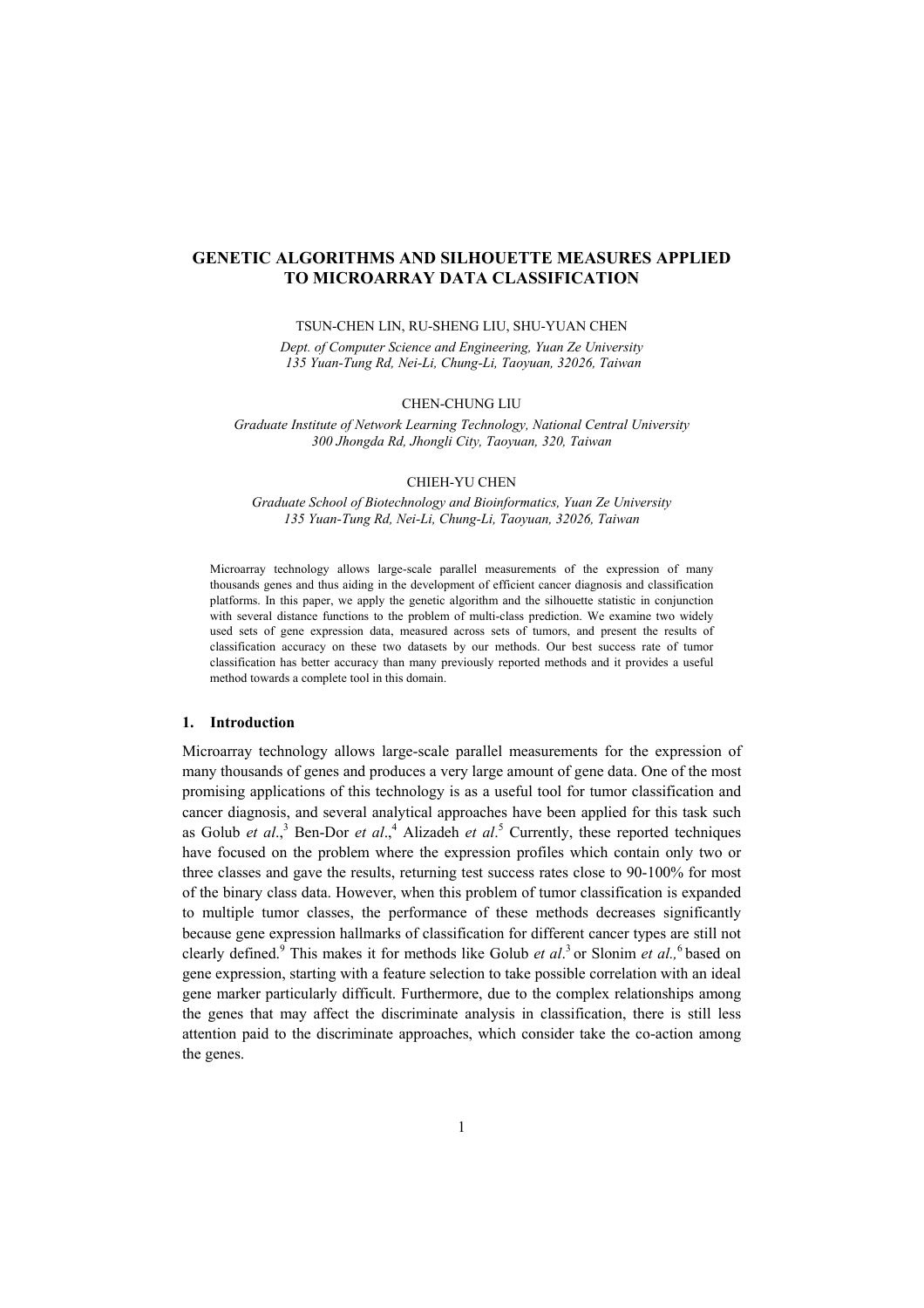Two more recent approaches have addressed this problem and applied linear discriminate analysis with Mahalanobis metric to compute the distance to centroids and Quadratics discriminate analysis with genetic algorithms (GAs) used for feature selection.<sup>11, 12</sup> This leads to our proposal, which is the use of GAs to identify a set of key features and combine the silhouette statistic with a form of linear discriminate analysis. The key issue of this paper is in the context of using GA/silhouette methods not only to identify a set of key genes but also to take the co-action factors among these genes into consideration. This is in contrast to other methods, which only make comparisons between pair of genes (gene vs. ideal gene), and thus why they may not produce the comparable accuracies for more complex datasets. To achieve the maximum discriminate ability for genes to classify tumor samples, we have also explored several distance metrics to evaluate their sensitivities for the discriminate analysis. Where GAs were first used to summarize the input spaces into an selected subspace and evolved the selections to the optimal space by measuring the silhouette statistic with the one-minus-Pearson distance metric, our methodologies finally exhibited a 4% improvement in classification accuracies over several recently reported techniques, based on the same experimental dataset.

### **2. Methods**

#### **2.1.** *The Silhouette Statistic*

The silhouette statistic of Kaufman and Rousseeuw has been used to study the quality of clustering by the method that measures how well an item is assigned to its corresponding cluster.2 In this section, we extend this concept to describe the main discriminate method that we will use in this paper. Our algorithm starts by assuming that we are given training set *D*. Let  $D = \{ \langle \vec{e}_i, l_i \rangle, \text{ for } i=1...m \}$  be a set of *m* training samples, where  $\vec{e}_i = (e_{i1}, e_{i2}, ..., e_{iG})^T$  is the vector of *i*<sup>th</sup> sample in  $R^G$  that describes expression levels of *G* predictive genes, and  $l_i \in L = \{1,2...q\}$  is the class label associated with  $\vec{e}_i$ . Our discriminate function based on the silhouette statistic is then defined as

$$
s(\vec{e}_i) = \frac{b(\vec{e}_i) - a(\vec{e}_i)}{\max\{a(\vec{e}_i), b(\vec{e}_i)\}}
$$

In our definition,  $d(\vec{e}_i, c_s)$  denotes the average distance of  $i^{\text{th}}$  sample to other samples in the class of  $c_s$ ,  $b(\vec{e}_i)$  denotes min{  $d(\vec{e}_i, c_s)$ },  $\vec{e}_i \in c_r$ ,  $r \neq s$ ,  $r \in \{1,2...q\}$ , q is the number of classes, and  $a(\vec{e}_i)$  denotes  $d(\vec{e}_i, c_s)$ ,  $\vec{e}_i \in c_r$ ,  $r = s$ . The  $s(\vec{e})$ , ranging from -1 to +1, is the discriminate function, returning the score to indicate how well an input sample can be assigned to its own class under the vector of  $\vec{e}$ . For example, in a domain of q classes, a predictive gene set chosen from a selection method will constitute  $\vec{e}_i$  for the *i*<sup>th</sup> sample and used for calculating the silhouette value (discriminate score) to decide how well this set of genes represents the sample associated with its class. Essentially, this function uses the ratio of between-groups variance to within-groups variance in order to measure the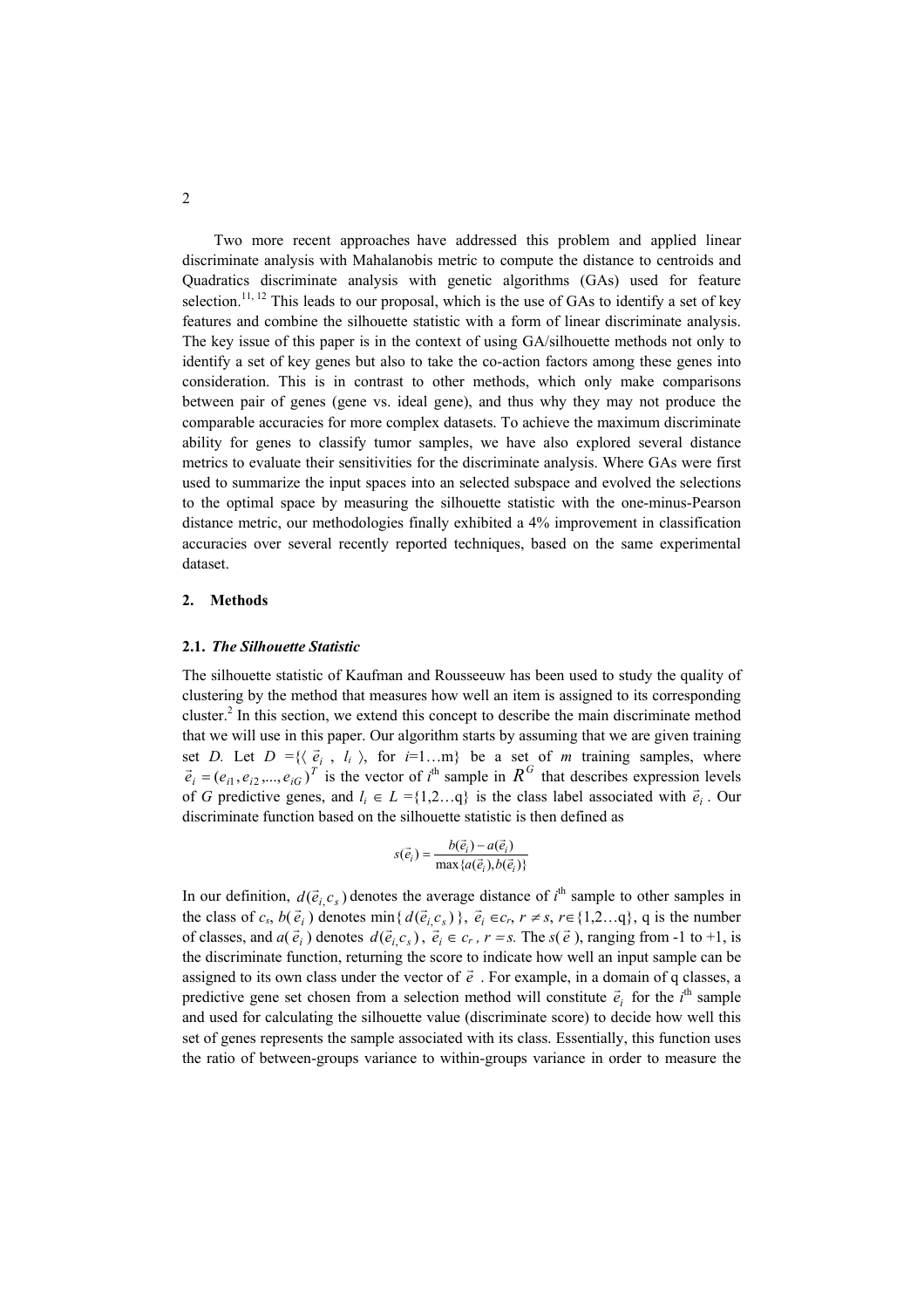$s(\vec{e}_i)$  value and determines whether the associated class label  $l_i$  is the predicted label of the query sample  $\vec{e}_i$ . In our algorithm throughout the experiments, we set the threshold to  $s(\vec{e}) \ge 0$  for all samples in the dataset. In words, once the returning value is less than zero, we say the corresponding sample is misclassified under the discriminate variable of  $\vec{e}$ . Therefore, the classification rule can be written as

$$
C(\vec{e}_i) = l_i
$$
, where  $s(\vec{e}_i) \ge 0$ .

## **2.2.** *Genetic Algorithms*

To classify samples using microarrays, it is necessary to decide which genes should be included to form the sample vector (predictor set). Gene selections here for the classifications of multiple cancer types were based on a group of genes chosen by GAs and used by the discriminate analysis. The genetic algorithms were provided originally from the report of Ooi and Tan,<sup>12</sup> with toolboxes of two selection methods: (1) stochastic universal sampling (SUS) and (2) roulette wheel selection (RWS). In addition two tuning parameters, *Pc*: crossover rate and *Pm*: mutation rate, were used to tune one-point and uniform two crossover operations in order to evolve the population of individuals for the mating pool.

To determine the fitness and find increasing fit combinations of predictor genes in a chromosome represented by strings *Si*,  $Si = [R g_1 g_2 ... g_{i=R max}]$ , the GA method defined the fitness function of  $f(S_i) = 200 - (E_C + E_i)$ , where *R* denotes the size of the predict set of genes,  $E_C$  is the error rate of leave-one-out cross-validation (LOOCV) test on the training data, and  $E<sub>I</sub>$  is the error rate of independent test on the test data. The genes in the string *Si*, are used to form a sample vector representing sample's expression and are evaluated by our discriminate function to classify tumor samples. Intuitively, the silhouette statistic  $s(\vec{e})$  combining the selection methods of GAs then will find the best quality of  $\vec{e}$  to discriminate samples between two or more existing groups.

### **2.3.** *Running the GA/silhouette Algorithm and Estimating Prediction Errors*

 $\overline{e}_i$  . The running of our approach begins with setting 100 individual runs to the GA/silhouett*e* algorithm, with each run beginning with a different initial gene pool in order to have an unbiased estimation of classifier performance. The maximum generations for GAs are set to 100, for which each generation produces 100 and 30 chromosomes, containing the size of genes ranging from 11 to 15 and 5 to 50, in a chromosome corresponding to the NCI60 and the GCM dataset respectively. In addition, the following procedures are used to examine the assessment of accuracy for each chromosome in predicting the class of an

- 1. FOR each chromosome *Ci* to C*max*
- 2. FOR each *leave-one-out* training sample  $\vec{e}_i \in l_i$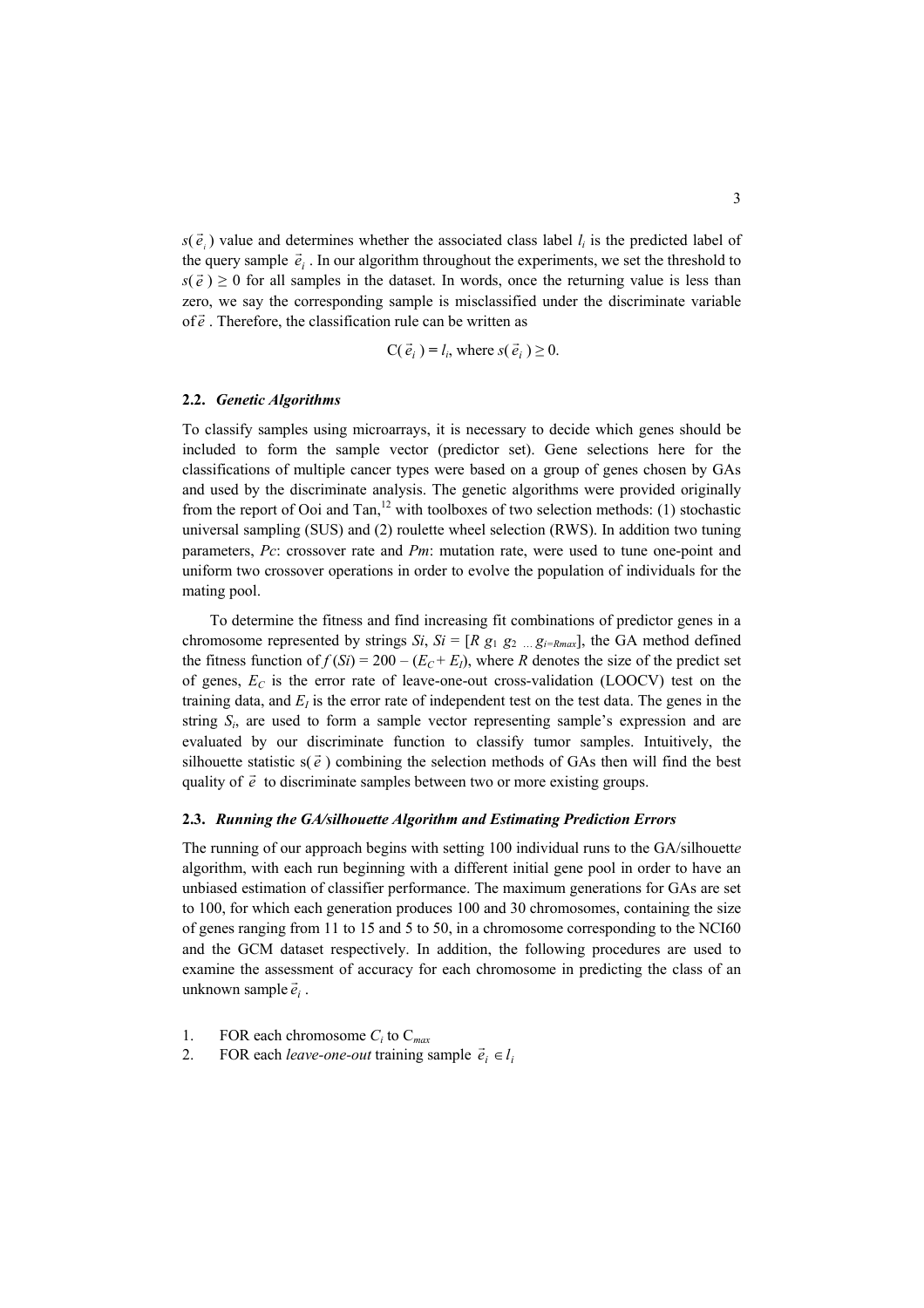- 3. IF  $(s(\vec{e}_i) < 0)$
- 4. *Xc*Error = *Xc*Error + 1 // Sample misclassified
- 5. END FOR
- 6. FOR each independently unknown samples  $\vec{e}_i \in l_i$
- 7. IF  $(s(\vec{e}_i) < 0)$
- 8. *Xi*Error = *Xi*Error + 1 // Sample misclassified
- 9. END FOR
- 10. END FOR
- 11. *Ec*ErrorRate = *Xc*Error / Total training samples // LOOCV error rate
- 12. *Ei*ErrorRate = *Xi*Error / Total test samples // Independent test error rate
- 14. Fitness = 200 *Ec*ErrorRate + *Ei*ErrorRate // Fitness of a chromosome
- 15. END FOR
- 16. Findmax (Fitness)
- 17. Go next generation

## **2.4.** *Distance Matrices*

Our discriminate method is a function depending on two arguments, the distance function*,*  and a query  $\vec{e}_i$ . As generally known, the distance metrics that are used generally have a large effect on the performance of the discriminant analysis. Therefore, we applied several distance functions as described in Table 1 to deal with the silhouette statistic  $s(\vec{e})$ and explore the best discriminate ability for genes in classification.

Table 1. Distance metrics and Formula (Source Dudoit and Fridlyand.<sup>8</sup>).

| Name                  | Formula                                                                                                                                                                                                                                                                                         |
|-----------------------|-------------------------------------------------------------------------------------------------------------------------------------------------------------------------------------------------------------------------------------------------------------------------------------------------|
| Euclidean metric      | $d_E(\vec{e}_i \vec{e}_j) = {\sum_G (\vec{e}_{Gi} - \vec{e}_{Gi})^2}^{1/2}$                                                                                                                                                                                                                     |
| Mahalanobis<br>metric | $d_{MI}(\vec{e}_i \vec{\mu}_i) = (\vec{e}_i - \vec{\mu}_i)S^{-1}(\vec{e}_i - \vec{\mu}_i)$<br>S is the between classes common covariance matrix. <sup>1</sup><br>$\vec{\mu}$ , is the class mean vector of class j.                                                                             |
| Manhattan metric      | $d_{Mn}(\vec{e}_i \vec{e}_j) = \sum_{G}  \vec{e}_{Gi} - \vec{e}_{Gi} $                                                                                                                                                                                                                          |
| Canberra metric       | $d_c(\vec{e}_i, \vec{e}_j) = \sum_{G}  (\vec{e}_{Gi} - \vec{e}_{Gi})/(\vec{e}_{Gi} + \vec{e}_{Gi}) $                                                                                                                                                                                            |
|                       | One minus Pearson $d_P(\vec{e}_i, \vec{e}_j) = 1 - \frac{\sum_G (\vec{e}_{Gi} - \vec{e}_{\bullet i}) (\vec{e}_{Gj} - \vec{e}_{\bullet j})}{\sum_G (\vec{e}_{Gi} - \vec{e}_{\bullet j})^2 \sum_G (\vec{e}_{Gi} - \vec{e}_{\bullet j})^2 \sum_i (\vec{e}_{Gi} - \vec{e}_{\bullet j})^2 \}^{1/2}}$ |

## **3. Datasets**

There are two published microarray datasets from human cancer cell lines used in this paper. Before the datasets were used in our experiments, the data was preprocessed by following steps.

1. The spots with missing data, control, and empty spots were excluded.

4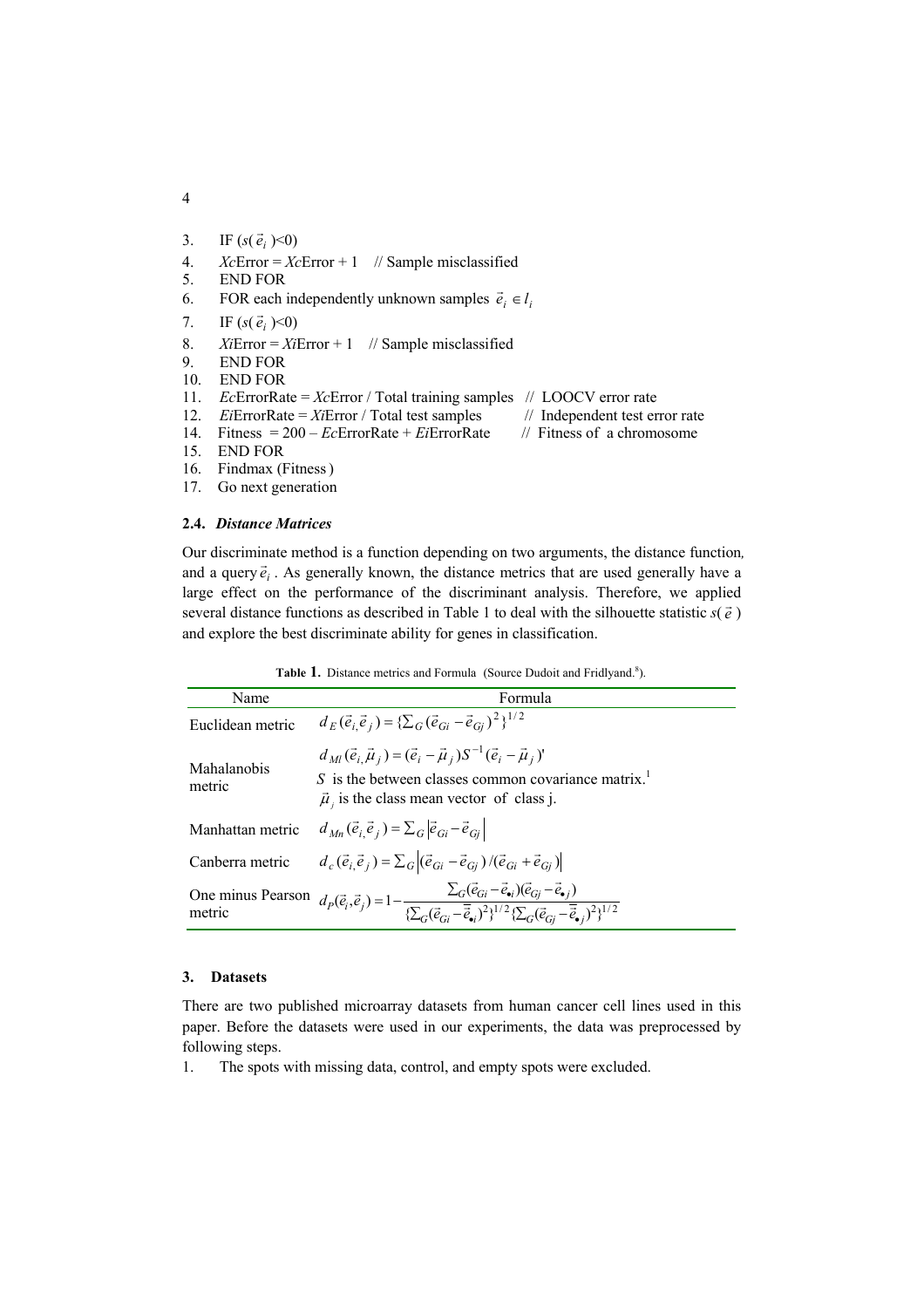- 2. For each sample array in both datasets, the Cy5/Cy3 ratio of every spot is normalized by subtracting the mean of Cy5/Cy3 ratio of control spots and dividing the result by the standard deviation of control spots.
- 3. A preliminary selection of 1000 genes with the highest ratios of their betweengroups to within–groups sum of squares (BSS/WSS) was performed. For gene *i,* x*ij*  denotes the expression level from patient  $j$ , and the ratio is defined as

$$
\frac{BSS(i)}{WSS(i)} = \frac{\sum_{j=1}^{M_t} \sum_{q=1}^{Q} I(c_j = q)(\mu_{qi} - \mu_{\bullet i})^2}{\sum_{j=1}^{M_t} \sum_{q=1}^{Q} I(c_j = q)(x_{ij} - \mu_{qi})^2}
$$

where *M<sub>t</sub>* is the training sample size; *O* is the number of classes; and  $I(\cdot)$  is the indicator function which equals 1 if the argument inside the parentheses is true, and 0 otherwise. Furthermore  $\mu_i$ , denotes the average expression level of gene *i* across all samples, and  $\mu_{\mu}$ denotes the average expression level of gene *i* across all samples belonging to class *q.* This is the same calculation used in Dudoit *et al.*<sup>8</sup> In our cases, the BSS/WSS ratios for NCI60 data ranges from 0.4 to 2.613, and from 0.977 to 3.809 for GCM data.

# **3.1.** *The NCI60 Dataset***,** *Ross et al.*<sup>7</sup>

The NCI60 gene expression levels were measured with 9,703 spotted cDNA sequences among the 64 cell lines from tumors with 9 different sites of origin from the National Cancer Institute's anti-cancer drug screen and can be downloaded from [http://genome](http://genome-www.stanford.edu/sutech/download/nci60/dross_array_nci60.tgz)[www.stanford.edu/sutech/download/nci60/dross\\_array\\_nci60.tgz](http://genome-www.stanford.edu/sutech/download/nci60/dross_array_nci60.tgz). During the data preprocessing, the single unknown cell line and two prostate cell lines were excluded due to their small sample size, leaving a matrix of 1000 genes  $\times$  61 samples. These genes are henceafter referred to by their index numbers (1 to 1000) in our experiments. To build the classifier, this dataset was divided into the ratio as 2:1 (41 samples for training and 20 for testing). The 41 patient samples are gene expression levels composed of 5 breast, 4 central nervous system (CNS), 5 colon, 4 leukemia, 5 melanoma, 6 non-small-cell-lungcarcinoma (NSCLC), 4 ovarian, 5 renal, and 3 reproductive.

# **3.2.** *The GCM Dataset***,** *Ramaswamy et al.*<sup>10</sup>

The gene expression levels were measured by Affymetrix Genechips containing 16063 genes among 198 tumors with 14 different classes of tumor, and can be downloaded from [http://www-genome.wi.mit.edu/mpr/publications/projects/Global\\_Cancer\\_Map/.](http://www-genome.wi.mit.edu/mpr/publications/projects/Global_Map/) During data preprocessing, the dataset left a matrix of  $1000$  genes  $\times$  198 samples. These genes are referred to by their index numbers (1 to 1000) in our experiments. This dataset originally contained 144 samples for training, and 54 for test. The 144 patient samples are gene expression levels composed of 8 breast, 8 prostate, 8 lung, 8 colorectal, 16 lymphoma, 8 bladder, 8 melanoma, 8 uterine, 24 leukemia, 8 renal, 8 pancreatic, 8 ovarian, 8 mesothelioma, and 8 brain.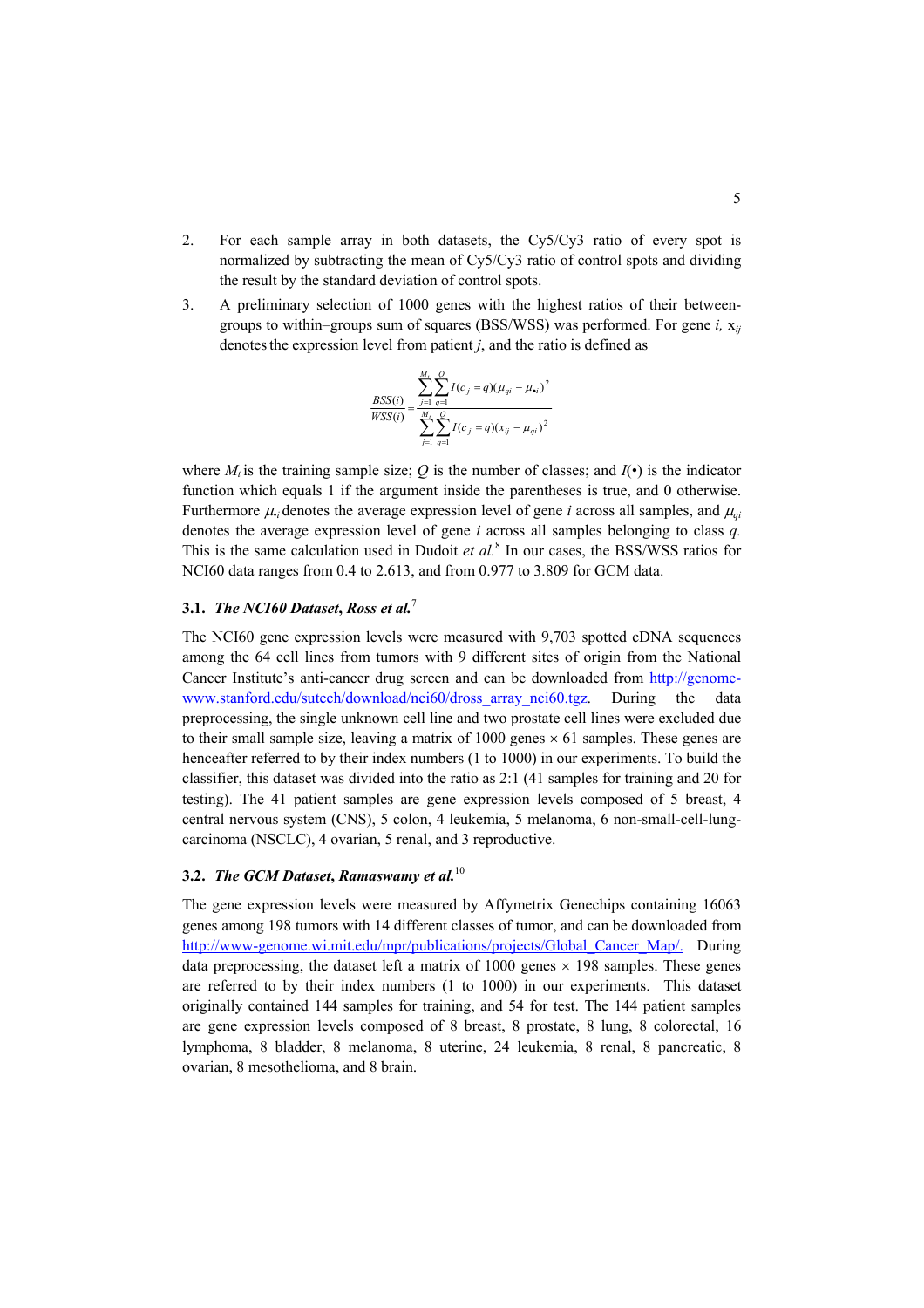#### **4. Results and Discussions**

The Tables 2 and 3 summarize the parameters, gene selection and crossover operation, and distance metrics used in the GA/silhouette algorithm and the results corresponding to the LOOCV test on the training data and independent blind tests on the test data. After finishing the 100 runs, the best chromosome of populations with the best fitness, chosen from the simulations to arrive at the optimal operation is based on the idea that a classifier need not only to work well on the training samples, but also must work equally well on previously unseen samples. Therefore, the optimal individuals of each generation were sorted in ascending order by the sum of the error number on both tests. The smallest number then decides the chromosome that contains the optimal predictor set of genes and gives the number of test errors obtained from our methods.

### **4.1.** *GA Parameters and Classification Accuracies of the NCI60 Dataset*

Following the parameters that can produce the best predictor gene sets, as described in Ooi and Tan,<sup>12</sup> we set  $Pc$  and  $Pm$  equally to make the performances easy to compare among different distance matrices and described the results in Table 2.

**Table 2.** *Xc*: Cross-validation errors (41 samples); *Xi*: independent test errors (20 samples); *Xa*: total errors  $(Xc + Xi)$ ; and *R*: the number of predictive genes.

|  |                                                                                             |  |  |  |  |  | 1-Pearson Mahalanobis Euclidean Manhattan Canberra |  |  |  |  |  |
|--|---------------------------------------------------------------------------------------------|--|--|--|--|--|----------------------------------------------------|--|--|--|--|--|
|  | Pc Pm Crossover Selection Xc Xi Xa R Xc Xi Xa R Xc Xi Xa R Xc Xi Xa R Xc Xi Xa R Xc Xi Xa R |  |  |  |  |  |                                                    |  |  |  |  |  |
|  | 1 0.002 Uniform SUS 4 2 6 14 7 1 8 14 10 4 14 15 11 2 13 15 9 6 15 15                       |  |  |  |  |  |                                                    |  |  |  |  |  |
|  | 0.7 0.005 One-point SUS 5 2 7 15 7 2 9 13 11 4 15 14 14 4 18 13 12 6 18 12                  |  |  |  |  |  |                                                    |  |  |  |  |  |
|  | 0.7 0.001 Uniform RWS 6 3 9 15 11 2 13 14 13 4 17 13 12 5 17 14 11 8 19 14                  |  |  |  |  |  |                                                    |  |  |  |  |  |
|  | 0.8 0.02 One-point RWS 6 1 7 15 9 3 12 13 15 1 16 15 12 4 16 14 11 8 19 15                  |  |  |  |  |  |                                                    |  |  |  |  |  |

The results listed in the Table 2 show the GA/silhouette method with the one-minus-Pearson metric, the SUS and Uniform strategy, indicating that the 14 predictor genes can achieve the best cross-validation training error rate equal to 9.75% (4 errors out of 41samples) and the best test error rate equal 10% (2 errors out of 20 samples). The average performances of the second best are the use with the Mahalanobis metric with 13 to 14 features, while the worst case is the Canberra metric. We also found that when one method outperformed the other in one set of parameters it would also trend to perform better than other sets of parameters.

## **4.2.** *GA Parameters and Classification Accuracies of the GCM Dataset*

Having obtained good performance on the NCI60 dataset with 9 classes, we next tested the proposed method on a more complicated dataset consisting of 14 classes, with each class containing more samples to examine the generality of this method. By using our experience with the NCI60 dataset as a guide to select appropriate parameters for the GA/silhouette in the classification to the GCM dataset, we utilized the uniform with SUS

6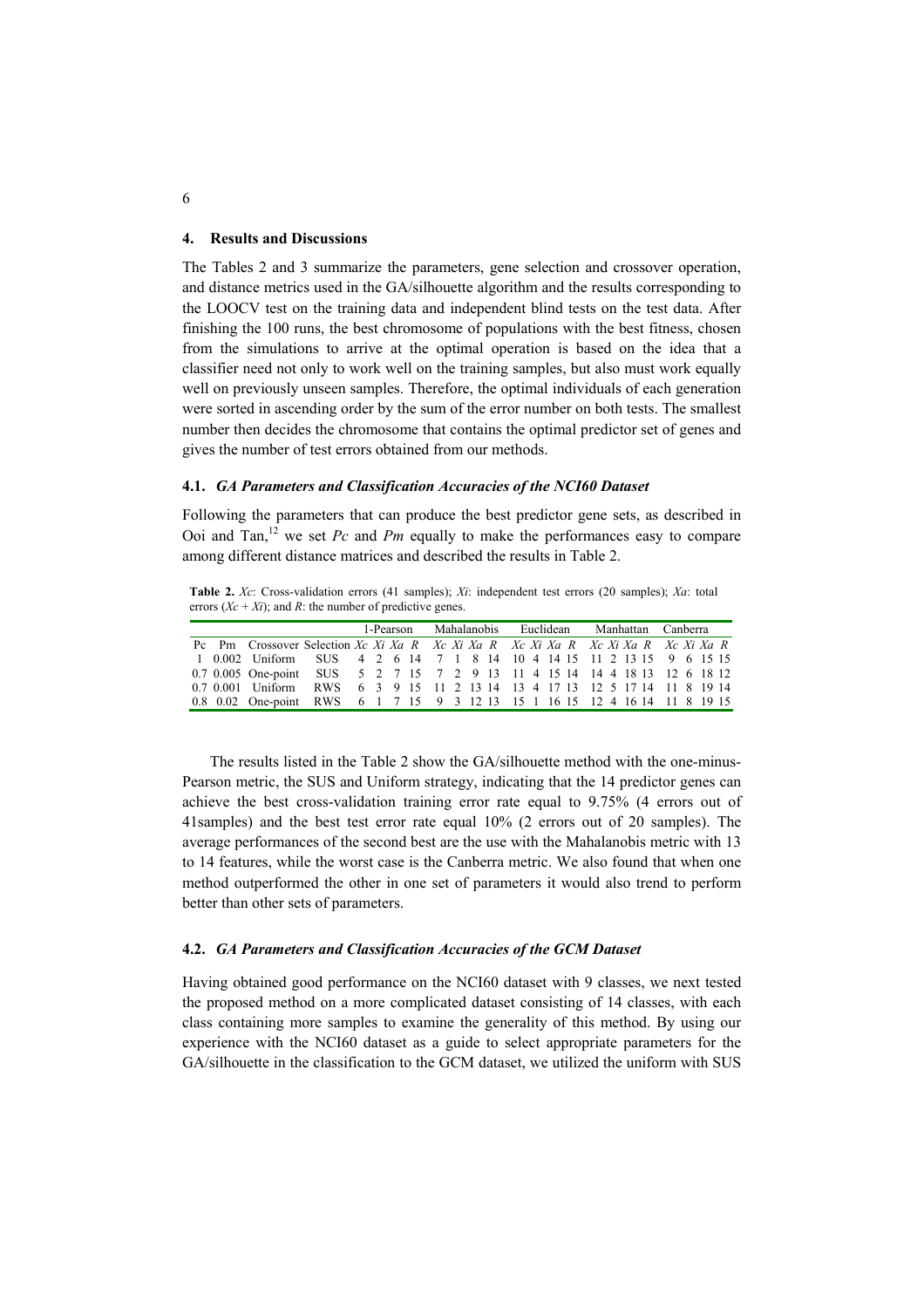strategy and tried two cases by setting the *Pc*=0.98, 0.8 and *Pm*=0.002, 0.001 respectively. As shown in Table 3, the outcomes of the one-minus-Pearson metric were still better than the other metrics. Therefore, we took our concerns about the gene selection/sample classification with the choices of distance metrics to compare the sensitivities among different distance metrics by taking GCM data, for example in Figure 1.

**Table 3.** *Xc*: Cross-validation errors (144 samples); *Xi*: independent test errors (54 samples); *Xa*: total errors  $(Xc + Xi)$ , and *R*: the number of predictive genes.

|  |                  |  | 1-Pearson |  | Mahalanobis | Euclidean |  | Manhattan Canberra                                                               |  |
|--|------------------|--|-----------|--|-------------|-----------|--|----------------------------------------------------------------------------------|--|
|  |                  |  |           |  |             |           |  | Pc Pm Crossover Selection Xc Xi Xa R Xc Xi Xa R Xc Xi Xa R Xc Xi Xa R Xc Xi Xa R |  |
|  |                  |  |           |  |             |           |  | 0.98 0.002 Uniform SUS 22 9 31 50 29 6 35 32 46 21 67 43 51 22 73 36 69 26 95 26 |  |
|  | 08 0.001 Uniform |  |           |  |             |           |  | SUS 28 8 36 50 28 10 38 35 50 18 68 50 52 23 75 38 64 32 96 32                   |  |



Figure 1. The number of training set (top line) and test set (bottom line) errors that were obtained based on Pc=0.98, Pm=0.002 with the Uniform and SUS strategy from the best run out of 100 individual runs.

For the outcomes of classification accuracies on the NCI60 and GCM datasets, and the learning processes on Figure 1(a) and Figure 1(b), we can see that the GA/silhouette algorithm with one-minus Pearson metric has the comparable performances to Mahalanobis metric whereas the Pearson correlation distance metric seems to have a slightly better discrimination on the LOOCV test for training samples. Furthermore, the learning trends of different metrics shown in the Figure 1 also clearly illustrate the functionalities of these metrics.

## **4.3.** *Comparisons of Classification Accuracies with Other Methodologies*

Since the NCI60 and the GCM datasets have become two popular benchmark datasets used by many classification algorithms, we list the classification accuracies of some previous published methods for comparison with ours.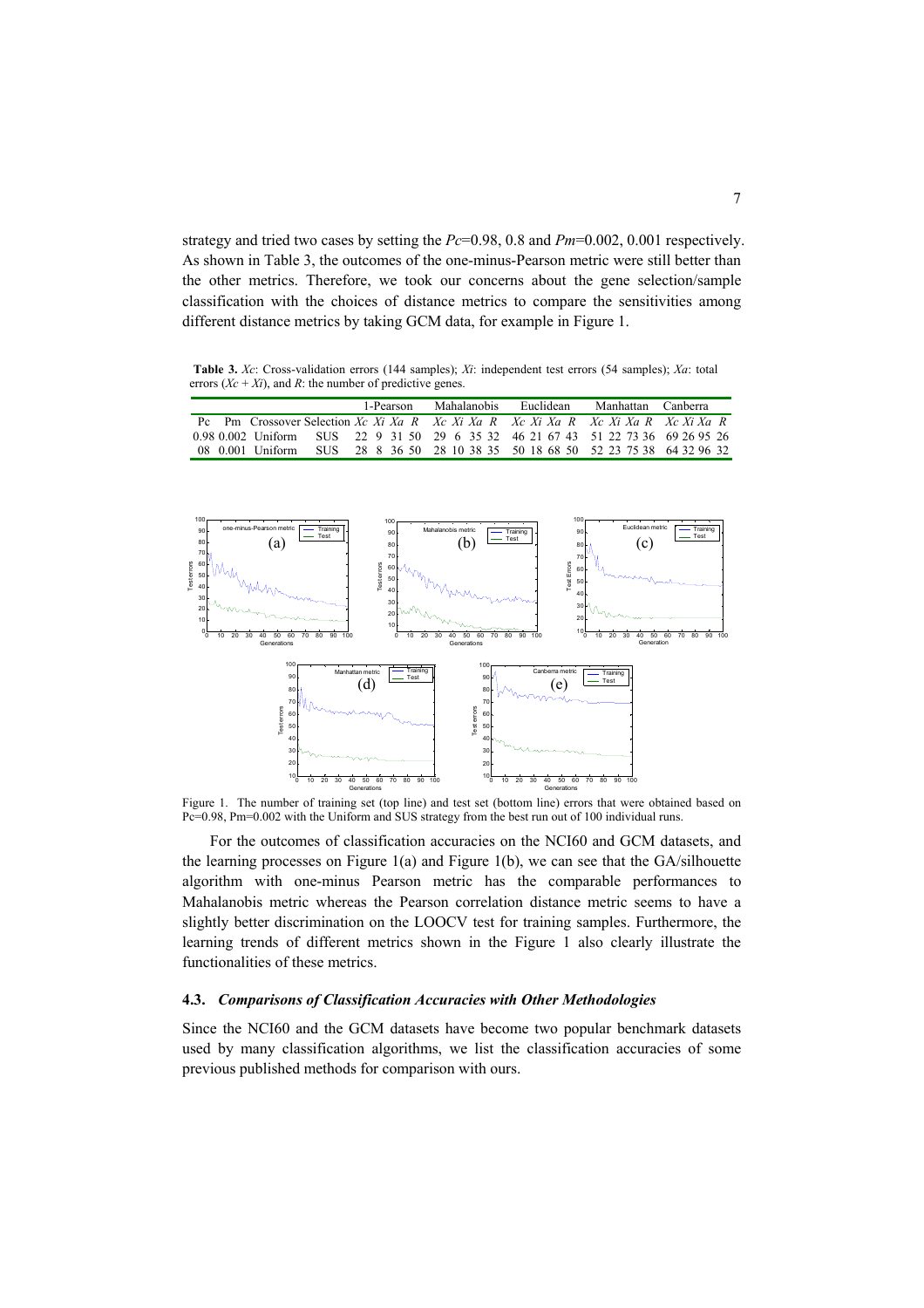From Table 4, we can see the GA/silhouette method outperforms many previous published methods on the NCI60 data. The best results achieve 90% accuracy (4 errors out of 41samples) in the LOOCV test on the training data and 90% accuracy (2 errors out of 20 samples) in independently blind tests on the test data.

For the GCM dataset, it was reported that this dataset could be classified into their classes by methods returning promising test errors.<sup>10, 12, 13</sup> In our comparisons with these methods, the best model of our methods yielded clear improvement over the others listed in Table 5. Even while the best classification accuracy from our test provided performance equal to the GA/SVM/RFE method, based on the same crossover rate = 0.98 and mutation rate  $= 0.002$ , this method took all samples for training (leaving one sample for testing and training with the remaining 197 samples) and made the LOOCV test only, when we only used 144 samples for LOOCV training and tested with 54 samples through training models.

**Table 4.** Recognition success rate comparison with some other algorithms for the NCI60 dataset.

| Classification                       | <b>LOOCV</b>  | Independent test | Overall                  | No. of |
|--------------------------------------|---------------|------------------|--------------------------|--------|
| Method                               | $\frac{1}{2}$ | $\%$             | $\frac{1}{2}$            | genes  |
| GA/silhouette                        | 90.3          | 90               | 90.2                     | 14     |
| Hierarchical clustering <sup>7</sup> | 81            |                  | $\overline{\phantom{0}}$ | 6831   |
| GA/MLHD <sup>12</sup>                | 83            | 95               | 89                       | 13     |
| GA/SVM/REF <sup>13</sup>             | 87.93         |                  | $\overline{\phantom{0}}$ | 27     |

**Table 5.** Recognition success rate comparison with some other algorithms for the GCM dataset.

| Classification           | LOOCV  | Independent test         | Overall                  | No. of |
|--------------------------|--------|--------------------------|--------------------------|--------|
| Method                   | $(\%)$ | $\frac{1}{2}$            | $\frac{1}{2}$            | genes  |
| GA/silhouette            | 85     | 83                       | 84                       | 50     |
| GA/SVM/RFE <sup>13</sup> | 85.19  | $\overline{\phantom{0}}$ | $\overline{\phantom{0}}$ | 26     |
| GA/MLHD <sup>12</sup>    | 79.33  | 86                       | 82                       | 32     |
| OVA/SVM <sup>10</sup>    | 81.25  | 78.26                    | 79.75                    | 16063  |
| $OVA/KNN^{10}$           | 72.92  | 54.34                    | 63.63                    | 100    |

## **5. Conclusions**

Since microarray data analysis has some similarity with information theory, a machine learning approach that discovers subtle pattern in the data is required. Our results indicate that the GA/silhouette algorithm with the one-minus-Pearson distance metric achieved the best performance and outperformed many previous methods. Clear improvements were found with our approach, where the designed classification model gave a simple method and found gene expression fingerprints to allow accurate classification.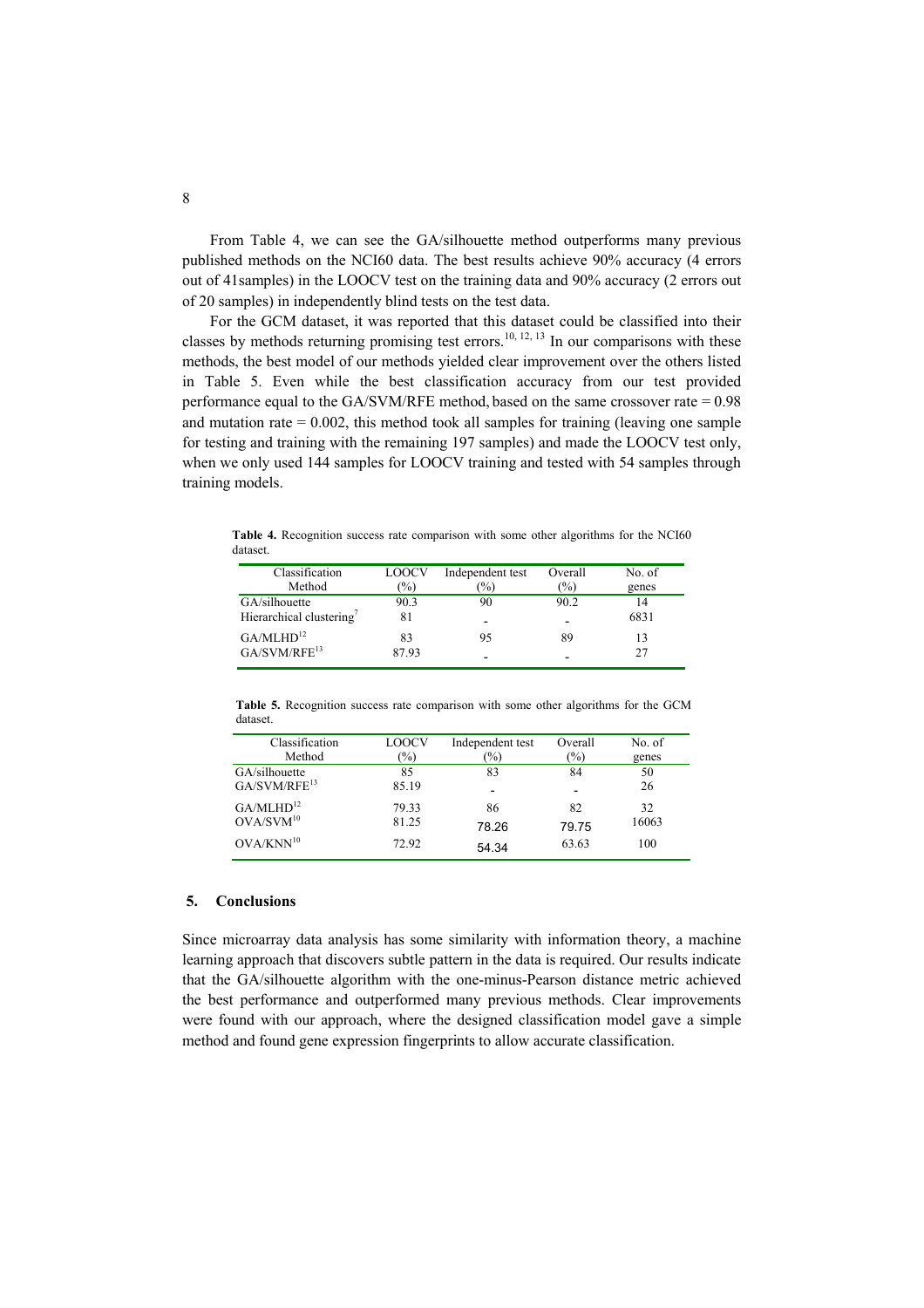In the multi-class classification scenario, the currently available datasets contain relatively few samples but a large number of variables, thus making it difficult to demonstrate one method's superiority. Although no method have yet become a standard to be adopted in this domain, we have demonstrated the use of the GA/silhouette method, which uses the optimal subspace of genes in microarray to take advantage of considering co-relation through the one-minus-Pearson metric among predictor genes in order to find the most important genes to classify samples into a group. From the success of the proposed method, we hope that the use of the GA/silhouette method would be a helpful tool leading to practical uses of microarray data in cancer diagnosis.

## **References**

- 1. M. James. Classification Algorithms. Wiley, New York, 1985.
- 2. L. Kaufman and P. Rousseeuw. Finding Groups in Data: An Introduction to Cluster Analysis. Wiley, New York, 1990.
- 3. T. Golub, D. Slonim, P. Tamayo, C. Huard, M. Gaasenbeek, J. Mesirov, H. Coller, M. Loh, J. Downing, M. Caligiuri. Molecular classification of cancer: class discovery and class prediction by gene expression monitoring. *Science*, 286: 531— 537, 1999.
- 4. A. Ben-Dor, N. Friedman and Z. Yakhini. Scoring genes for relevance. Technical Report AGL-2000-13 Agilent Laboratories, 2000.
- 5. A. A. Alizadeh, M. B. Eisen, R. E. Davis, C. Ma, I. S. Lossos, A. Rosenwald, J. C. Boldrick, H. Sabet, T. Tran, X. Yu. Distinct types of diffuse large B-cell lymphoma identified by gene expression profiling. *Nature*, 403: 503—511, 2000.
- 6. D. Slonim, P. Tamayo, J. Mesirov, T. Golub and E. Lander. Class prediction and discovery using gene expression data. In *Proceeding of the fourth annual international conference on computational molecular biology*, 263—272.
- 7. D. T. Ross, U. Scherf, M. B. Eisen, C. M. Perou, C. Rees, P. Spellman, V. Iyer, S. S. Jeffrey, M. Van de Rijn, M. Waltham, A. Pergamenschikov, J. C. Lee, D. Lashkari, D. Shalon, T. G. Myers, J. N. Weinstein, D. Botstein and P. O. Brown. Systematic variation in gene expression patterns in human cancer cell lines. *Nat. Genet.*, 24: 227—235, 2000.
- 8. S. Dudoit, J. Fridly and T. Speed. Comparison of discrimination methods for the classification of tumors using gene expression data. *JASA.* Berkeley Stat. Dept. Technical Report #576, 2000.
- 9. D. Hanahan and R. Weinberg. The hallmark of cancer. *Cell,* 100: 57—71, 2000.
- 10. C. H. Yeang, S. Ramaswamy, P. Tamayo, S. Mukherjee, R. M. Rifkin, M. Angelo, M. Reich, E. S. Lander, J. P. Mesirov and T. R. Golub. Molecular classification of multiple tumor types. *Bioinformatics,* 17: S316—S322, 2001.
- 11. R. Tibshirani, T. Hastie, B. Narasimhan and G. Chu. Diagnosis of multiple cancer types by shrunken centroids of gene expression. *Proc. Natl. Acad. Sci. USA.*, 99: 6567—6572, 2002.
- 12. C. H. Ooi and Patrick. Tan. Genetic algorithms applied to multi-class prediction for the analysis of gene expression data. *Bioinformatics,* 19: 37—44. 2003.
- 13. S. Peng, Q. Xu, X. B. Ling, X. Peng, W. Du, L. Chen. Molecular classification of